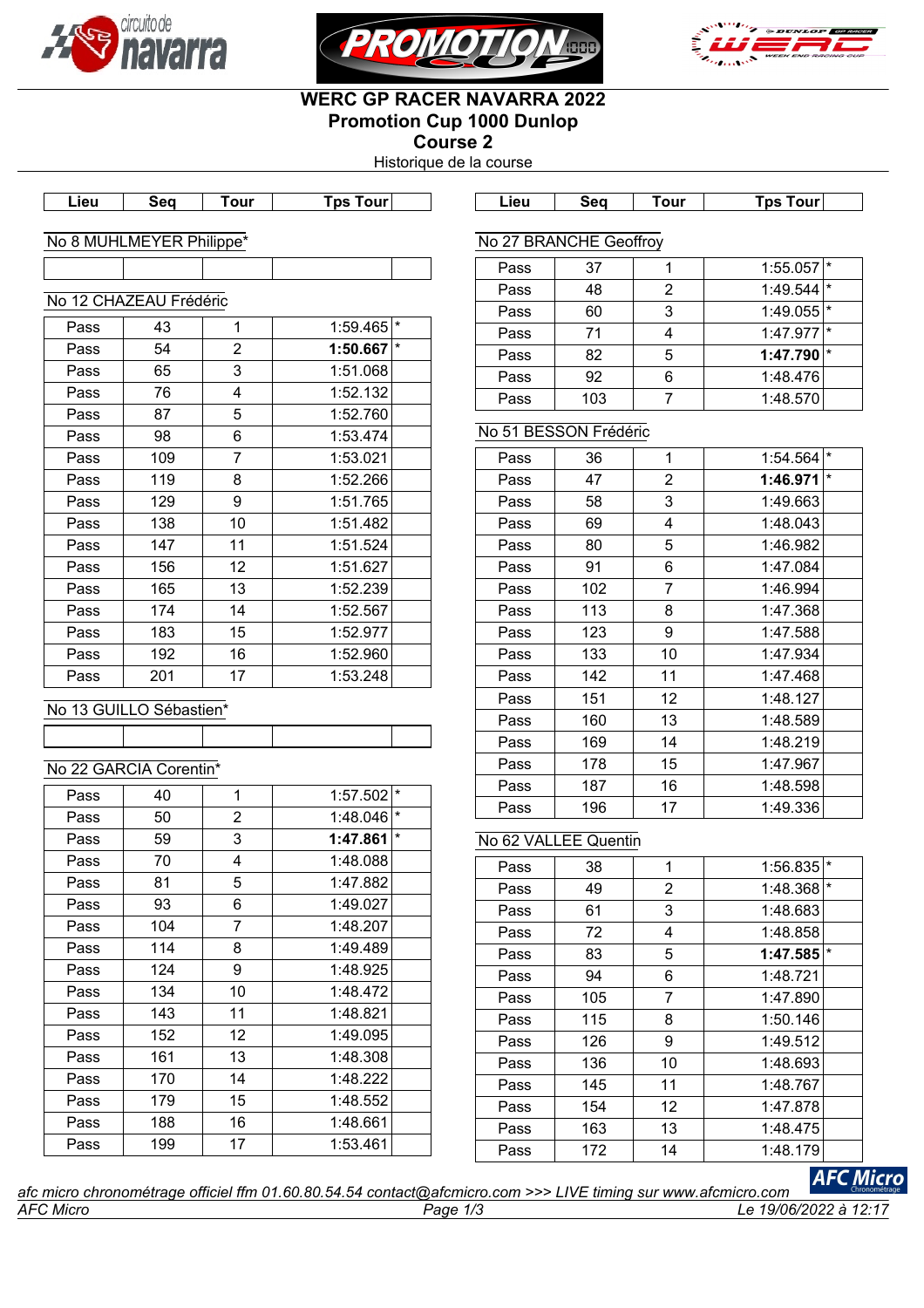





#### Promotion Cup 1000 Dunlop Course 2 Historique de la course

| Lieu | Sea | Tour | Tps Tourl |  |
|------|-----|------|-----------|--|
|      |     |      |           |  |

### No 62 VALLEE Quentin

| Pass | 181 | 15 | 1:48.329 |
|------|-----|----|----------|
| Pass | 190 | 16 | 1:48.998 |
| Pass | 198 |    | 1:48.947 |

### No 77 VIGNERON Theo

| Pass | 35  | 1              | 1:53.131 | $\star$ |
|------|-----|----------------|----------|---------|
| Pass | 45  | $\overline{2}$ | 1:46.655 | $\star$ |
| Pass | 56  | 3              | 1:45.852 | $\star$ |
| Pass | 67  | 4              | 1:45.437 | $***$   |
| Pass | 78  | 5              | 1:45.751 |         |
| Pass | 88  | 6              | 1:46.096 |         |
| Pass | 99  | $\overline{7}$ | 1:46.012 |         |
| Pass | 110 | 8              | 1:45.989 |         |
| Pass | 120 | 9              | 1:46.791 |         |
| Pass | 131 | 10             | 1:47.197 |         |
| Pass | 139 | 11             | 1:46.398 |         |
| Pass | 148 | 12             | 1:46.208 |         |
| Pass | 157 | 13             | 1:46.307 |         |
| Pass | 166 | 14             | 1:46.704 |         |
| Pass | 175 | 15             | 1:46.082 |         |
| Pass | 184 | 16             | 1:46.339 |         |
| Pass | 193 | 17             | 1:46.108 |         |

# No 79 WOLFARTH Thomas

| Pass | 34  | 1              | 1:53.056 | $\star$ |
|------|-----|----------------|----------|---------|
| Pass | 44  | $\overline{2}$ | 1:45.844 | $***$   |
| Pass | 55  | 3              | 1:45.560 | $**$    |
| Pass | 66  | 4              | 1:46.125 |         |
| Pass | 77  | 5              | 1:46.244 |         |
| Pass | 89  | 6              | 1:46.675 |         |
| Pass | 100 | $\overline{7}$ | 1:45.864 |         |
| Pass | 111 | 8              | 1:45.775 |         |
| Pass | 121 | 9              | 1:47.208 |         |
| Pass | 130 | 10             | 1:46.307 |         |
| Pass | 140 | 11             | 1:46.839 |         |
| Pass | 149 | 12             | 1:46.316 |         |
| Pass | 158 | 13             | 1:46.234 |         |
| Pass | 167 | 14             | 1:46.549 |         |
| Pass | 176 | 15             | 1:46.171 |         |
| Pass | 185 | 16             | 1:46.258 |         |
| Pass | 194 | 17             | 1:46.611 |         |
|      |     |                |          |         |

# No 86 CAS Jeremy

Pass  $\begin{vmatrix} 42 & 1 & 1 \\ 1 & 1 & 1 \end{vmatrix}$  1:59.094 \*

| Lieu | Seq | <b>Tour</b>    | Tps Tour |         |
|------|-----|----------------|----------|---------|
| Pass | 53  | $\overline{2}$ | 1:50.479 | $\star$ |
| Pass | 64  | 3              | 1:49.956 | $\star$ |
| Pass | 75  | 4              | 1:50.539 |         |
| Pass | 86  | 5              | 1:49.967 |         |
| Pass | 97  | 6              | 1:50.255 |         |
| Pass | 108 | $\overline{7}$ | 1:49.994 |         |
| Pass | 118 | 8              | 1:51.186 |         |
| Pass | 128 | 9              | 1:51.832 |         |
| Pass | 137 | 10             | 1:55.421 |         |
| Pass | 146 | 11             | 1:54.324 |         |
| Pass | 155 | 12             | 1:51.319 |         |
| Pass | 164 | 13             | 1:51.758 |         |
| Pass | 173 | 14             | 1:52.890 |         |
| Pass | 182 | 15             | 1:52.628 |         |
| Pass | 191 | 16             | 1:52.437 |         |
| Pass | 200 | 17             | 1:52.450 |         |

# No 93 GEVAUX Cyriac\*

| Pass | 33  | 1              | 1:52.368 | $***$   |
|------|-----|----------------|----------|---------|
| Pass | 46  | $\overline{2}$ | 1:47.929 | $\star$ |
| Pass | 57  | 3              | 1:46.695 | $\star$ |
| Pass | 68  | 4              | 1:46.326 | $\star$ |
| Pass | 79  | 5              | 1:46.528 |         |
| Pass | 90  | 6              | 1:46.884 |         |
| Pass | 101 | 7              | 1:46.048 | $\star$ |
| Pass | 112 | 8              | 1:46.848 |         |
| Pass | 122 | 9              | 1:47.355 |         |
| Pass | 132 | 10             | 1:46.631 |         |
| Pass | 141 | 11             | 1:46.249 |         |
| Pass | 150 | 12             | 1:46.773 |         |
| Pass | 159 | 13             | 1:46.734 |         |
| Pass | 168 | 14             | 1:46.798 |         |
| Pass | 177 | 15             | 1:46.787 |         |
| Pass | 186 | 16             | 1:47.178 |         |
| Pass | 195 | 17             | 1:48.183 |         |

# No 97 JACOBY Kewin

| Pass | 39  |   | 1:57.121                | ∣∗  |
|------|-----|---|-------------------------|-----|
| Pass | 51  | 2 | 1:48.931                | l * |
| Pass | 62  | 3 | $1:48.428$ <sup>*</sup> |     |
| Pass | 73  | 4 | 1:48.598                |     |
| Pass | 84  | 5 | 1:48.156                |     |
| Pass | 95  | 6 | $1:47.871$ <sup>*</sup> |     |
| Pass | 106 |   | 1:48.187                |     |
| Pass | 116 | 8 | 1:50.189                |     |
| Pass | 125 | 9 | 1:48.064EC Mic          |     |

ro *afc micro chronométrage officiel ffm 01.60.80.54.54 contact@afcmicro.com >>> LIVE timing sur www.afcmicro.com AFC Micro Page 2/3 Le 19/06/2022 à 12:17*